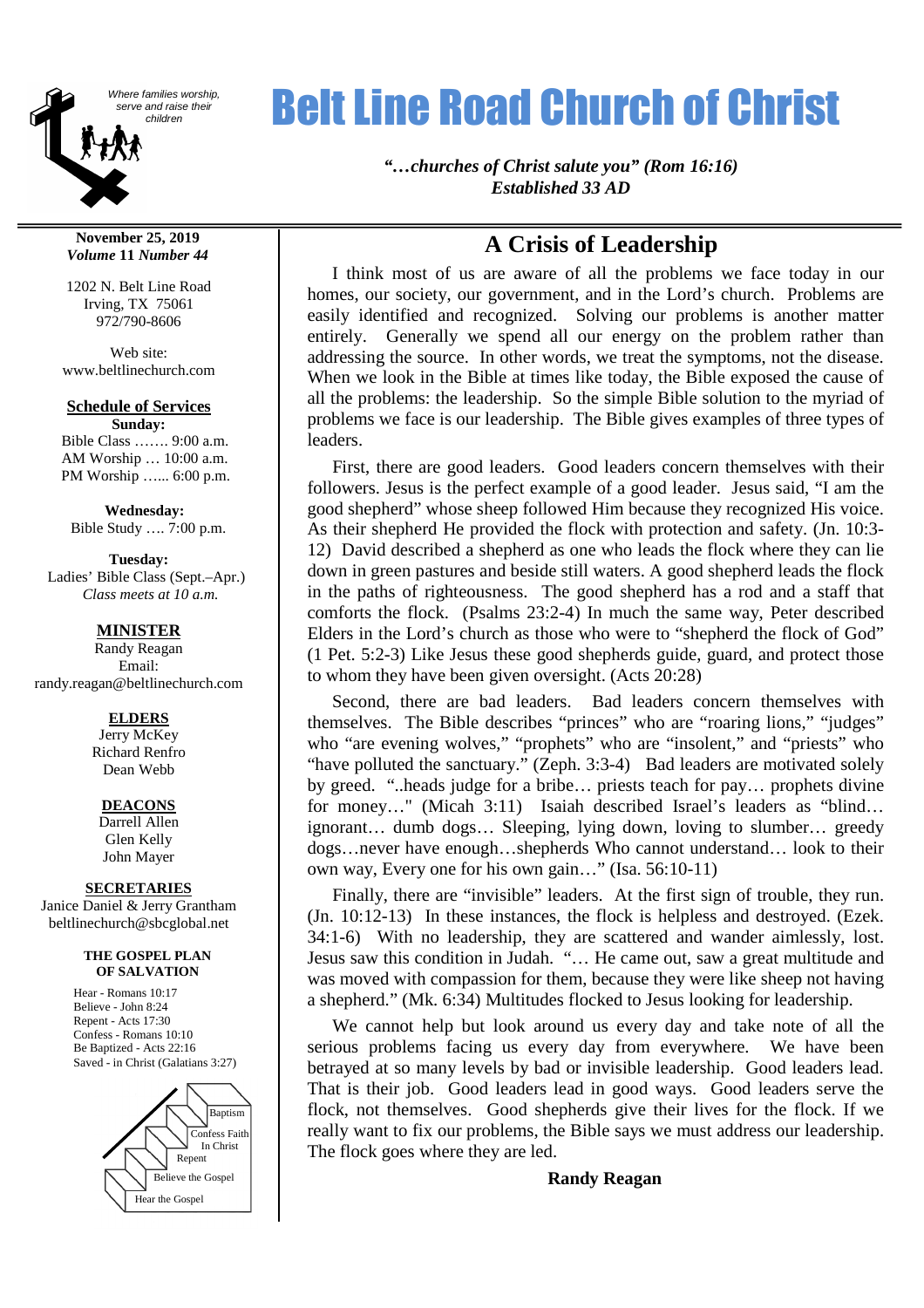| <b>FAMILY NEWS:</b>                                                                                                                                                                                                                                                                                                                                                                                                                                                                               | Call in your information to the office at:<br>972-790-8606 by Sunday evening                                                                                                                                                                                                                                                                                                                                                                                                                                                                                                                |  |  |  |  |
|---------------------------------------------------------------------------------------------------------------------------------------------------------------------------------------------------------------------------------------------------------------------------------------------------------------------------------------------------------------------------------------------------------------------------------------------------------------------------------------------------|---------------------------------------------------------------------------------------------------------------------------------------------------------------------------------------------------------------------------------------------------------------------------------------------------------------------------------------------------------------------------------------------------------------------------------------------------------------------------------------------------------------------------------------------------------------------------------------------|--|--|--|--|
| DECEMBER ASSIGMENTS                                                                                                                                                                                                                                                                                                                                                                                                                                                                               | <b>SERMONS</b>                                                                                                                                                                                                                                                                                                                                                                                                                                                                                                                                                                              |  |  |  |  |
| <b>GREETERS:</b>                                                                                                                                                                                                                                                                                                                                                                                                                                                                                  | Dec. 1-a.m. "Back To Basics - Forgiveness"<br>Luke 17:3-4                                                                                                                                                                                                                                                                                                                                                                                                                                                                                                                                   |  |  |  |  |
| Dec. 1 – Front Foyer – Donna Davis & Myrtle Wade<br>Back Foyer – Elizabeth Garrison & Jeanene Heilman                                                                                                                                                                                                                                                                                                                                                                                             | p.m."Judge Not"                                                                                                                                                                                                                                                                                                                                                                                                                                                                                                                                                                             |  |  |  |  |
| <b>Dec.</b> $8$ – Front Foyer – Bobby & Brenda England<br>Back Foyer – Glen Kelly & Nancy Pond                                                                                                                                                                                                                                                                                                                                                                                                    | Luke 6:37                                                                                                                                                                                                                                                                                                                                                                                                                                                                                                                                                                                   |  |  |  |  |
| <b>Communion Preparation:</b> Bobby & Brenda England<br><b>Contribution Counters:</b><br>Billy Joe Swain & Kenny Mayer                                                                                                                                                                                                                                                                                                                                                                            | <b>HAVE YOU INVITED</b><br><b>SOMEONE TO WORSHIP</b><br>THIS WEEK?                                                                                                                                                                                                                                                                                                                                                                                                                                                                                                                          |  |  |  |  |
| <b>Ongoing Health Concerns:</b><br>David & Faye West, Laquita Baker, Nellie Melvin, Grady Fowler, Paul Kelly, Polly Roses,<br>Barbara Reagan, Alice Worthy, Sherry Hodge, Bill & Linda Matthews, Anne Herriage,<br>Dale Cox, Billie Prince, Elaine Neill, Patsy Swain, Jennifer Sassano, Vernon Sartain, Bret &<br>Sara Rudd, Debra Alonzo, Jean Forbus, Henry Seidmeyer, Ray & LaFon Simpson, Cloreece<br>Wilson, Vera Gleghorn, Marinell Zaun, Joe Farley                                       |                                                                                                                                                                                                                                                                                                                                                                                                                                                                                                                                                                                             |  |  |  |  |
| <b>Home Bound Members:</b> Helen Thomas, Mary Walker                                                                                                                                                                                                                                                                                                                                                                                                                                              |                                                                                                                                                                                                                                                                                                                                                                                                                                                                                                                                                                                             |  |  |  |  |
| <b>Dale Cox</b> – Avante<br><b>Nursing Home:</b> Nellie Melvin – Avalon Memory Care                                                                                                                                                                                                                                                                                                                                                                                                               |                                                                                                                                                                                                                                                                                                                                                                                                                                                                                                                                                                                             |  |  |  |  |
| <b>Military:</b> Chris & Abigail Mathews<br>Andrea Daniel (Air Force)                                                                                                                                                                                                                                                                                                                                                                                                                             |                                                                                                                                                                                                                                                                                                                                                                                                                                                                                                                                                                                             |  |  |  |  |
| <b>EVENTS</b><br><b>MISSION PRINTING - Mission Printing will meet</b><br>every SUNDAY at 4:00 p.m. in the Jr. Auditorium to<br>collate and staple tracts to be sent all over the world<br>and also on <b>WEDNESDAY</b> at 5:30 p.m.<br>Please come help us and enjoy the wonderful<br>Christian fellowship.<br>******<br><b>LADIES</b><br>Ladies Bible Class will be dismissed this Tuesday<br>November 26 <sup>th</sup> for the Holiday. Everyone have a<br><b>Great Thanksgiving.</b><br>****** | <b>Curtis Manning</b> is in the hospital for 3 weeks for stem<br>cell treatment for his cancer. Please keep this family in<br>your prayers.<br>Thomas Rathbun is home sick after a trip to El<br>Salvador.<br>Levetta Smith has an upper respiratory infection.<br>Sandra Williams mother has been diagnosed with<br>cancer and needs our prayers.<br>Alice Worthy is having back issues.<br>Sherry Hodge hearing loss has worsened and has<br>requested prayers.<br>There are many others who are dealing with short<br>term health issues. Please remember them in your daily<br>prayers. |  |  |  |  |
| <b>PRAYER CONCERNS</b><br>Nancy Pond's brother David Bowman is now home<br>from the hospital. Please keep him and his family in<br>your prayers.<br>Mary Martini is not feeling well.<br><b>Dean Webb</b> is feeling better.<br>Please keep Virginia Debrick in your prayers. She<br>has a cyst on her neck and they are running tests on it.                                                                                                                                                     | ******<br><b>John Mayer</b> came forward Sunday asking for prayers on<br>his behalf to be a better Christian.<br>******<br>New literature and CD's have been placed in both foyers.<br>Please take them to read and listen to and then pass on to<br>your family and friends to also reap the benefits.                                                                                                                                                                                                                                                                                     |  |  |  |  |
| Debra Wintle is in Medical City Dallas Hospital in<br>serious condition. They have discovered more cancer.                                                                                                                                                                                                                                                                                                                                                                                        | Have a blessed Thanksgiving with family.                                                                                                                                                                                                                                                                                                                                                                                                                                                                                                                                                    |  |  |  |  |

News at Belt Line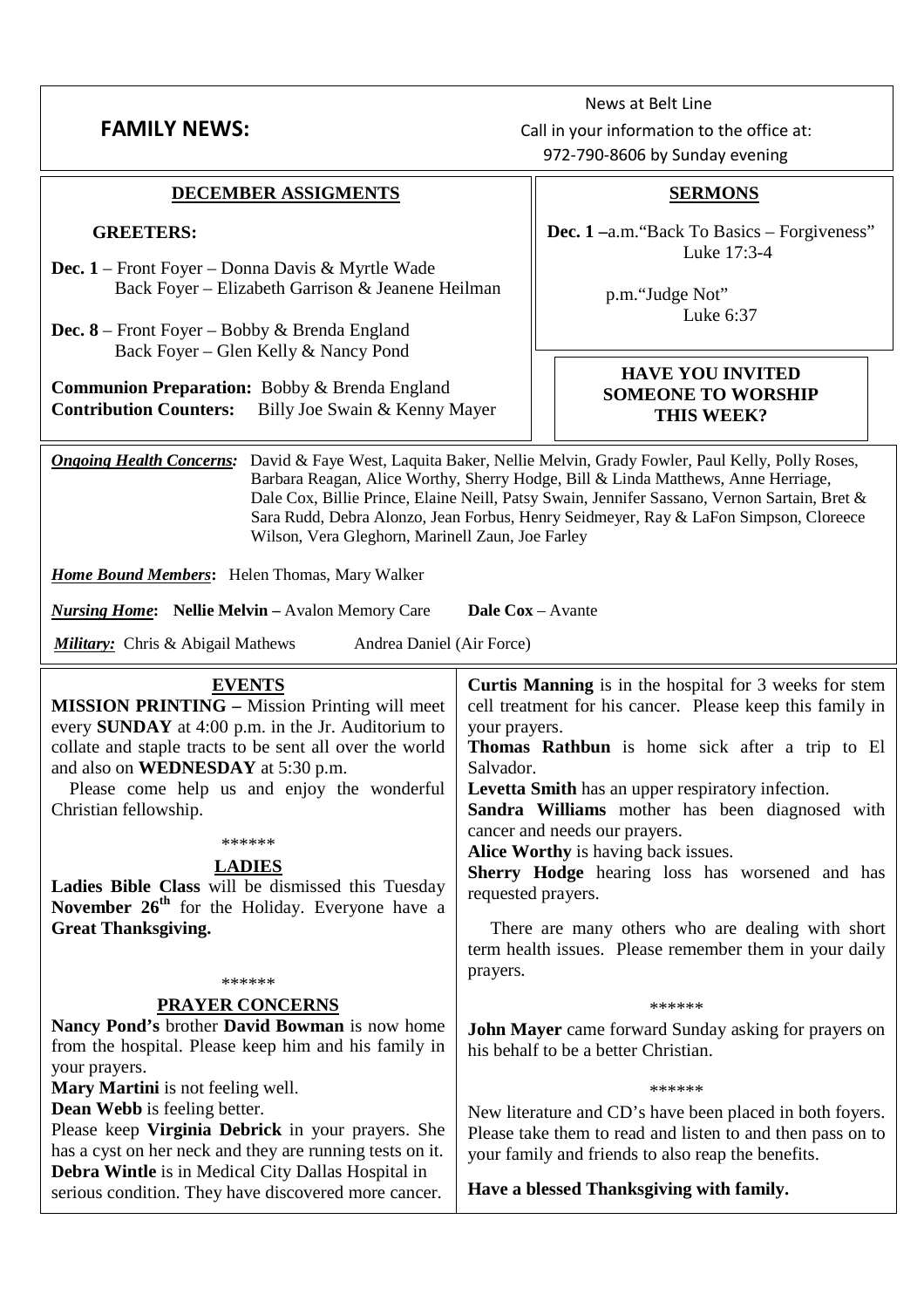#### **CALENDAR OF EVENTS**

#### **NOVEMBER BIRTHDAYS**

| Julie Roses          | 11/5  |
|----------------------|-------|
| Patsy Swain          | 11/6  |
| Isabelle Conner      | 11/8  |
| <b>Bill Matthews</b> | 11/8  |
| Doris Selby          | 11/13 |
| Gary Workman         | 11/14 |
| Nancy Pond           | 11/15 |
| Nathan Allen         | 11/17 |
| Katherine Davis      | 11/17 |
|                      |       |

#### **NOVEMBER ANNIVERSARIES**

Ken & Carol Lee 11/25

*If unable to serve on the Lord's table, please contact Alex Mayer: (972) 602-8480*

**Men** who serve on the Lord's Table on Sunday mornings, please go to room #116 **five minutes** before services.

### **THOSE PRIVILEGED TO SERVE THIS SUNDAY**

### **LORD'S TABLE (MORNING) 12/1/19 SUNDAY PRAYERS**

- 
- 
- 
- 
- 
- John Mayer<br>Thomas Rathbun

#### **LORD'S TABLE (EVENING)** Luke 17:3-4

Alex Mayer & Darrell Allen P.M. Alex Mayer

- A.M. Darrell Allen **Thomas Rathbun**
- 
- 
- 
- P.M. Mike Haynes
- 
- 
- 
- -

**Front Table Rear Table Rear Table A.M.** Jerry McKey Kenny Mayer Vern Lundquist Don Herriage Billy Joe Swain Glen Kelly Jerry Baker Purman Cofer Robert Taylor P.M. Mike Haynes Dean Webb Bobby England Jerry McKey

#### **SCRIPTURE READING**

A.M. Nathan Allen Luke 6:37

#### **SONG LEADERS COMMUNION TO SHUT-INS**

#### **FOR THE RECORD: ATTENDANCE & BUDGET NUMBERS**

|                     | <b>Last Week</b> | <b>This Week</b> | YTD Avg. | <b>Goal</b> |
|---------------------|------------------|------------------|----------|-------------|
| <b>Sunday</b>       | 54               | 52               | 55       | 100         |
| A.M. Worship        | 80               | 81               | 88       | 150         |
| P.M. Worship        | 66               | 53               | 62       | 80          |
| <b>Wed. Class</b>   | 48               | 49               | 52       | 85          |
| <b>Contribution</b> | \$4187           | \$4590           | \$5282   | \$5300      |

#### **MISSIONARIES SUPPORTED**

**Glen Tattersall** – *Australia* **Jose & Miriam Suarez –** *Mexico* **Roland & Rose Mohsen** – *France* **Gary & Nadya Workman** – *Ukraine* **Charlie & Mary DiPalma** – *Australia* **Willie & Del Gley** – *Ghana/Togo, Africa* **David & Paula Tarbet** – *New Milford, CT* **Matthew & Emma Idowu Fola** – *Lagos, Nigeria* **Ted Lingren** – *Sisophon Bible School* – *Cambodia* **Rohan & Sandra Jones** – *Cape Town, South Africa* **Elangwe & Magdaline Gregory –** *Wotutu, Cameroon* **Dennis & Beth Johnson** – *Chennai Teacher Training School – India*

#### **OTHERS SUPPORTED**

**Paper Pulpit** – *Hurst, Texas* **Wayne Jackson** – *Christian Courier on the Web* **Christ's Haven Children's Home** – *Keller, Texas* **Foster's Home for Children** – *Stephenville, Texas* **Mission Printing Worldwide Literature Distribution**

**STUDENT PREACHERS SUPPORTED** Brown Trail School of Preaching **William Garcia – Luis Loera – Jaelyn Downing**